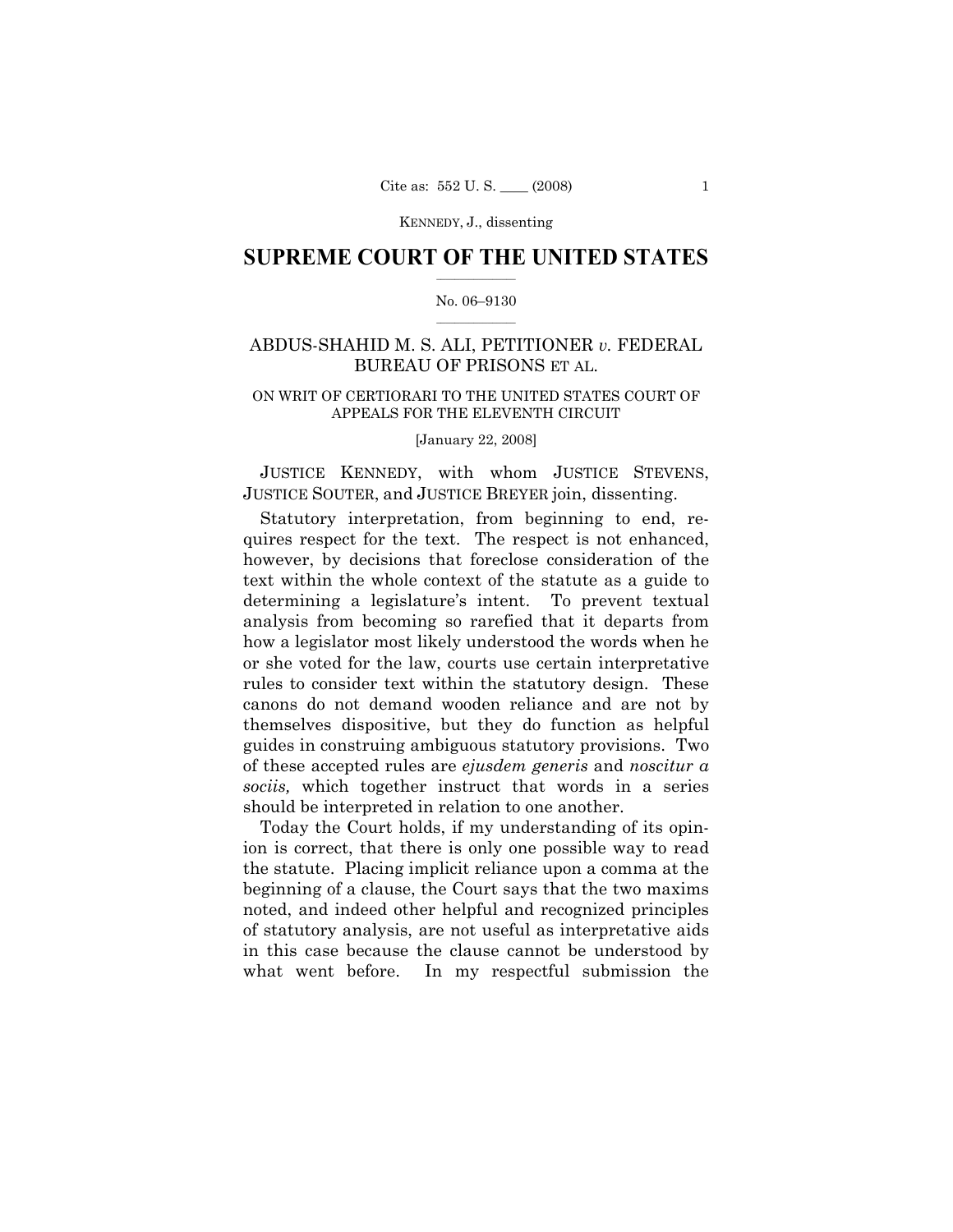Court's approach is incorrect as a general rule and as applied to the statute now before us. Both the analytic framework and the specific interpretation the Court now employs become binding on the federal courts, which will confront other cases in which a series of words operate in a clause similar to the one we consider today. So this case is troubling not only for the result the Court reaches but also for the analysis it employs. My disagreements with the Court lead to this dissent.

I

A

 The Federal Tort Claims Act (FTCA) allows those who allege injury from governmental actions over a vast sphere to seek damages for tortious conduct. The enacting Congress enumerated 13 exceptions to the Act's broad waiver of sovereign immunity, all of which shield the Government from suit in specific instances. These exceptions must be given careful consideration in order to prevent interference with the governmental operations described. As noted in *Kosak* v. *United States*, 465 U. S. 848, 853, n. 9 (1984), however, "unduly generous interpretations of the exceptions run the risk of defeating the central purpose of the statute."

 As the Court states, at issue here is the extent of the exception for suits arising from the detention of goods in defined circumstances. The relevant provision excepts from the general waiver

"claim[s] arising in respect of the assessment or collection of any tax or customs duty, or the detention of any goods, merchandise, or other property by any officer of customs or excise or any other law enforcement officer." 28 U. S. C. §2680(c).

 Both on first reading and upon further, close consideration, the plain words of the statute indicate that the excep-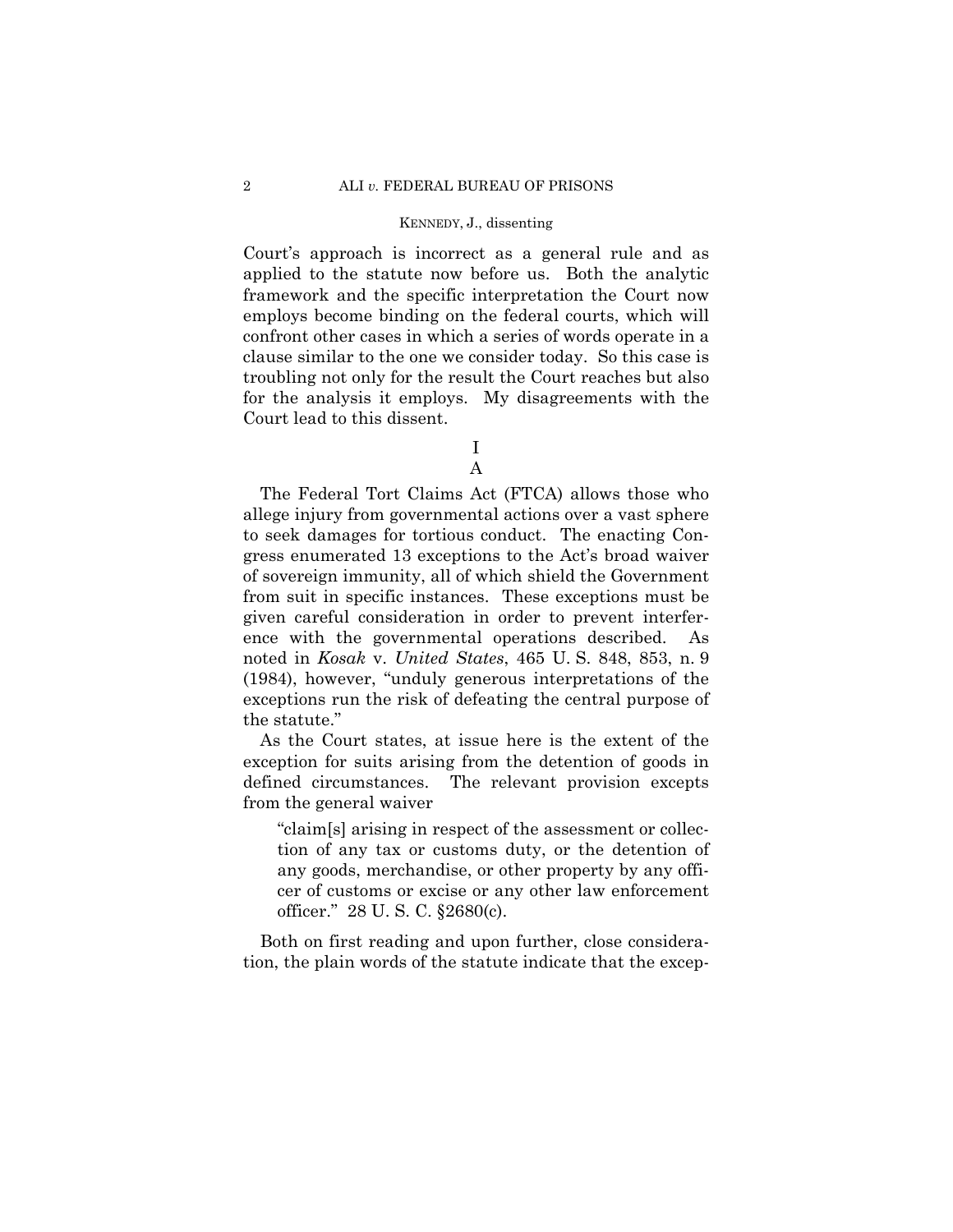tion is concerned only with customs and taxes. The provision begins with a clause dealing exclusively with customs and tax duties. And the provision as a whole contains four express references to customs and tax, making revenue duties and customs and excise officers its most salient features. Cf. *Gutierrez* v. *Ada*, 528 U. S. 250, 254–255 (2000).

 This is not to suggest that the Court's reading is wholly impermissible or without some grammatical support. After all, detention of goods is not stated until the outset of the second clause and at the end of the same clause the words "any other law enforcement officer" appear; so it can be argued that the first and second clauses of the provision are so separate that all detentions by all law enforcement officers in whatever capacity they might act are covered. Still, this ought not be the preferred reading; for between the beginning of the second clause and its closing reference to "any other law enforcement officer" appears another reference to "officer[s] of customs or excise," this time in the context of property detention. This is quite sufficient, in my view, to continue the limited scope of the exception. At the very least, the Court errs by adopting a rule which simply bars all consideration of the canons of *ejusdem generis* and *noscitur a sociis.* And when those canons are consulted, together with other common principles of interpretation, the case for limiting the exception to customs and tax more than overcomes the position maintained by the Government and adopted by the Court.

 The *ejusdem generis* canon provides that, where a seemingly broad clause constitutes a residual phrase, it must be controlled by, and defined with reference to, the "enumerated categories . . . which are recited just before it," so that the clause encompasses only objects similar in nature. *Circuit City Stores, Inc.* v. *Adams*, 532 U. S. 105, 115 (2001). The words "any other law enforcement officer" immediately follow the statute's reference to "officer[s] of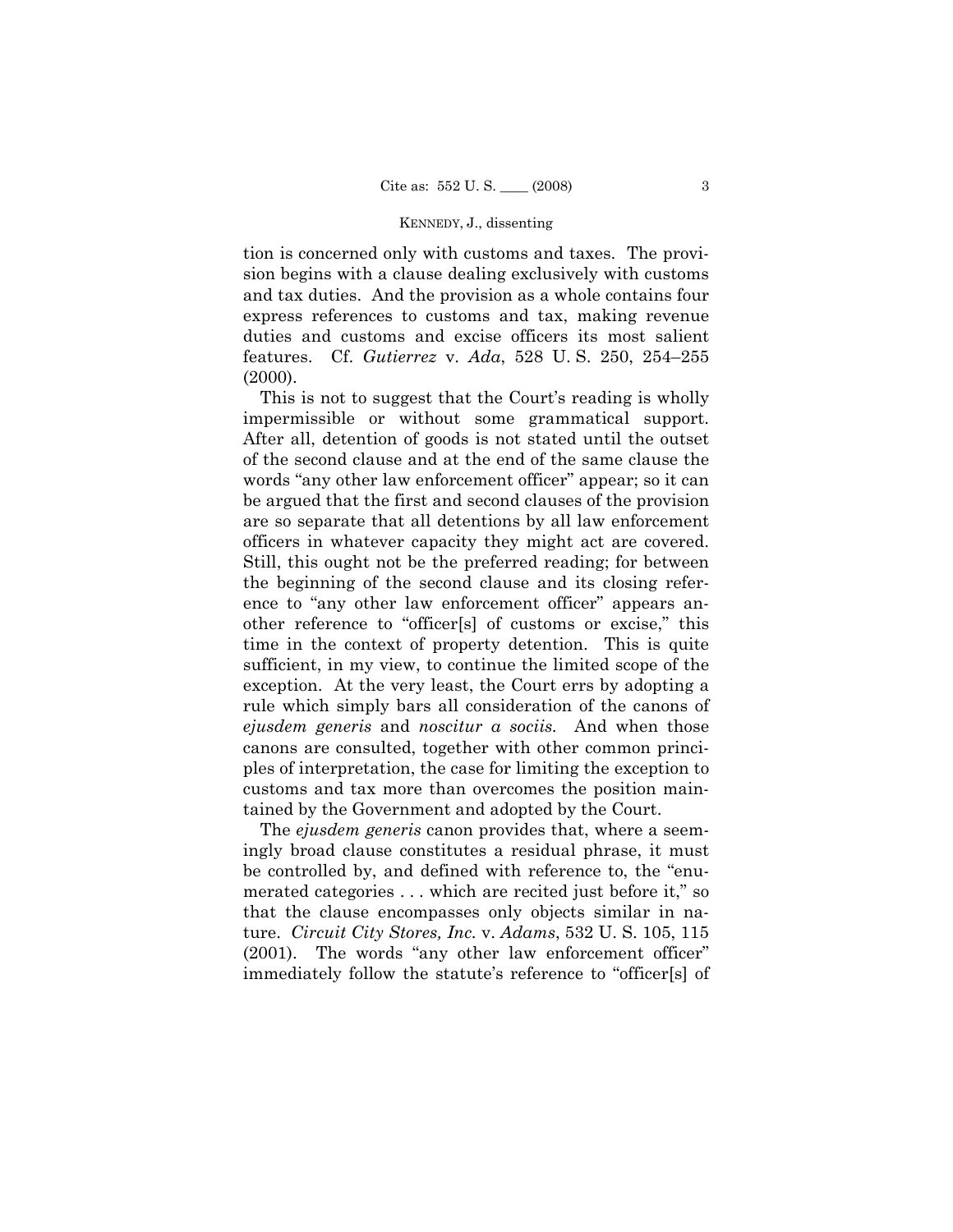customs or excise," as well as the first clause's reference to the assessment of tax and customs duties. 28 U. S. C. §2680(c).

 The Court counters that §2680(c) "is disjunctive, with one specific and one general category," rendering *ejusdem generis* inapplicable. *Ante*, at 10. The canon's applicability, however, is not limited to those statutes that include a laundry list of items. See, *e.g., Norfolk & Western R. Co.* v. *Train Dispatchers*, 499 U. S. 117, 129 (1991) ("[W]hen a general term follows a specific one, the general term should be understood as a reference to subjects akin to the one with specific enumeration"). In addition, *ejusdem generis* is often invoked in conjunction with the interpretative canon *noscitur a sociis,* which provides that words are to be "'known by their companions.'" *Washington State Dept. of Social and Health Servs.* v. *Guardianship Estate of Keffeler*, 537 U. S. 371, 384 (2003) (quoting *Gutierrez, supra,* at 255). The general rule is that the "meaning of a word, and, consequently, the intention of the legislature," should be "ascertained by reference to the context, and by considering whether the word in question and the surrounding words are, in fact, *ejusdem generis*, and referable to the same subject-matter." *Neal* v. *Clark*, 95 U. S. 704, 709 (1878) (internal quotation marks omitted)).

 A proper reading of §2680(c) thus attributes to the last phrase ("any other law enforcement officer") the discrete characteristic shared by the preceding phrases ("officer[s] of customs or excise" and "assessment or collection of any tax or customs duty"). See also *Norton* v. *Southern Utah Wilderness Alliance*, 542 U. S. 55, 62–63 (2004) (applying *ejusdem generis* to conclude that "'failure to act'" means "failure to take an *agency action*" (emphasis in original)); *Washington State Dept. of Social and Health Servs.*, *supra,*  at 384–385 (holding that the phrase "other legal process" in 42 U. S. C. §407(a) refers only to the utilization of a judicial or quasi-judicial mechanism, the common attrib-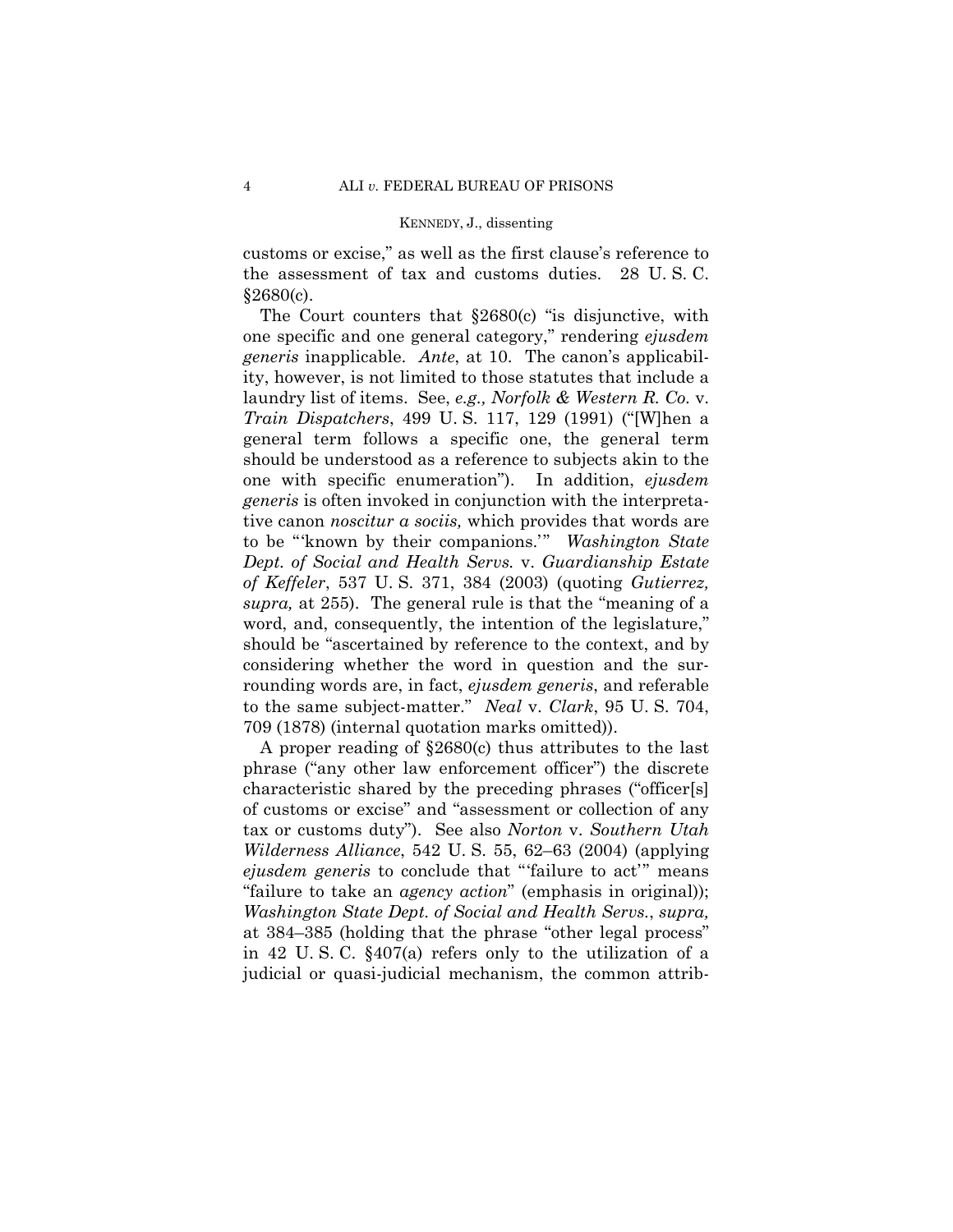ute shared by the phrase and the statutory enumeration preceding it). Had Congress intended otherwise, in all likelihood it would have drafted the section to apply to "any law enforcement officer, including officers of customs and excise," rather than tacking "any other law enforcement officer" on the end of the enumerated categories as it did here.

 The common attribute of officers of customs and excise and other law enforcement officers is the performance of functions most often assigned to revenue officers, including, *inter alia,* the enforcement of the United States' revenue laws and the conduct of border searches. Although officers of customs and officers of excise are in most instances the only full-time staff charged with this duty, officers of other federal agencies and general law enforcement officers often will be called upon to act in the traditional capacity of a revenue officer. For example, Drug Enforcement Administration (DEA) or Federal Bureau of Investigation (FBI) agents frequently assist customs officials in the execution of border searches. See, *e.g., United States* v. *Gurr*, 471 F. 3d 144, 147–149 (CADC 2006) (FBI involved in search of financial documents at border); *United States* v. *Boumelhem*, 339 F. 3d 414, 424 (CA6 2003) ("FBI had been cooperating with Customs as a part of a joint task force"); *Formula One Motors*, *Ltd.* v. *United States*, 777 F. 2d 822, 824 (CA2 1985) (DEA agents were performing functions traditionally carried out by Customs officials where they seized and searched an automobile that had been shipped from abroad and was still in its shipping container). Cf. *United States* v. *Schoor*, 597 F. 2d 1303, 1305–1306 (CA9 1979) (upholding constitutionality of cooperation amongst federal agencies in border searches). Similarly, 14 U. S. C. §89(a) grants the Coast Guard plenary authority to stop and board American vessels to inspect for obvious customs violations. See, *e.g., United States* v. *Gil-Carmona*, 497 F. 3d 52 (CA1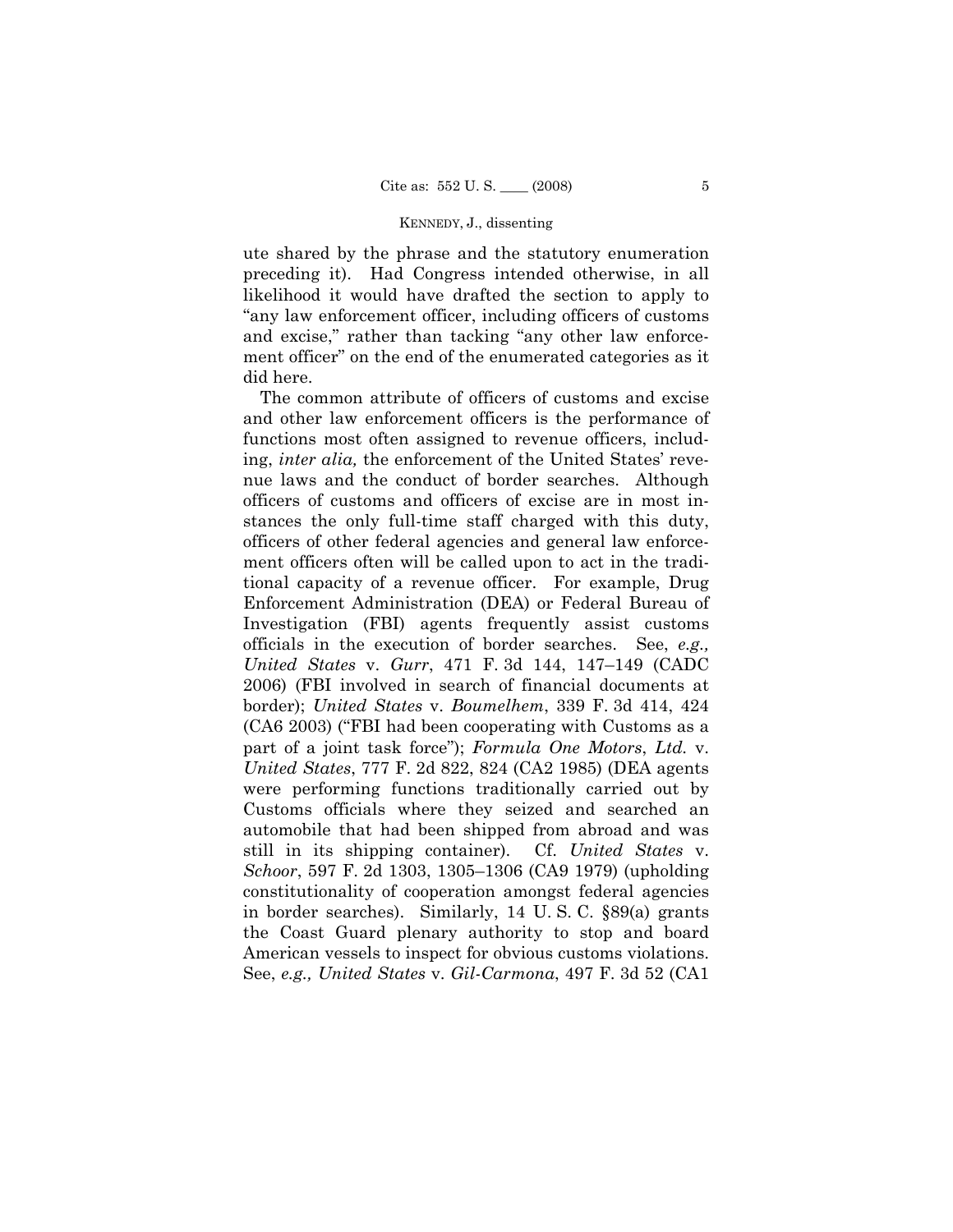2007) (Coast Guard assisted an Immigration and Customs Enforcement patrol aircraft in interdicting a vessel off the coast of Puerto Rico). To the extent they detain goods whose possession violates customs laws, the Coast Guard officers—while not "officer[s] of customs or excise," 28 U. S. C. §2680(c)—are without doubt engaging in the enforcement of the United States' revenue laws.

 The same is true in the tax context. Under 26 U. S. C. §6321, a delinquent taxpayer's property is subject to forfeiture, see *Glass City Bank* v. *United States*, 326 U. S. 265 (1945), and may be seized by any federal agent assisting the Internal Revenue Service (IRS) in executing the forfeiture, cf. *United States* v. *\$515,060.42 in United States Currency*, 152 F. 3d 491, 495 (CA6 1998) (IRS and FBI jointly seized currency). Thus, the final phrase "any other law enforcement officer" has work to do and makes considerable sense when the statute is limited in this way.

B

 The Court reaches its contrary conclusion by concentrating on the word "any" before the phrase "other law enforcement officer." 28 U. S. C. §2680(c). It takes this single last phrase to extend the statute so that it covers all detentions of property by any law enforcement officer in whatever capacity he or she acts. There are fundamental problems with this approach, in addition to the ones already mentioned.

 First, the Court's analysis cannot be squared with the longstanding recognition that a single word must not be read in isolation but instead defined by reference to its statutory context. See *King* v. *St. Vincent's Hospital*, 502 U. S. 215, 221 (1991) ("[T]he meaning of statutory language, plain or not, depends on context"); *Dolan* v. *Postal Service*, 546 U. S. 481, 486 (2006) ("A word in a statute may or may not extend to the outer limits of its definitional possibilities. Interpretation of a word or phrase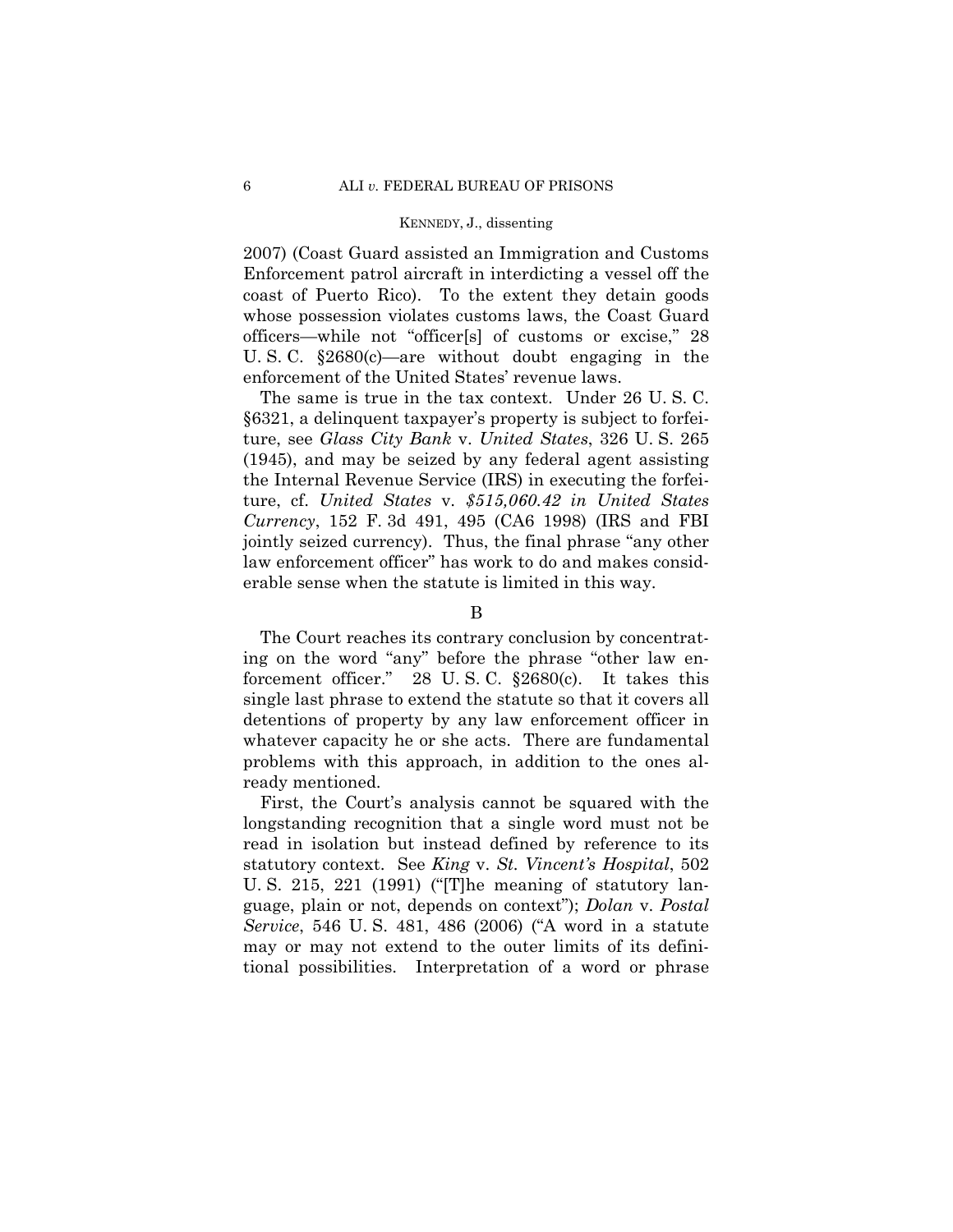depends upon reading the whole statutory text, considering the purpose and context of the statute, and consulting any precedents or authorities that inform the analysis"). This is true even of facially broad modifiers. The word "any" can mean "different things depending upon the setting," *Nixon* v. *Missouri Municipal League*, 541 U. S. 125, 132 (2004); see also *Small* v. *United States*, 544 U. S. 385, 388 (2005) (citing cases), and must be limited in its application "to those objects to which the legislature intended to apply them," *United States* v. *Palmer*, 3 Wheat. 610, 631 (1818).

 In *Gutierrez,* 528 U. S., at 254–255, for example, we held that the phrase "in any election" in the Organic Act of Guam, 48 U. S. C. §1422, does not refer broadly to all elections but only to the election of Guam's Governor and Lieutenant Governor. The Court explained that the reference to "any election" is preceded by two references to gubernatorial elections and followed by four more references. In the context of such "relentless repetition," the Court concluded that the phrase must be "known by [its] companions." 528 U. S., at 255. Likewise, in *United States* v. *Alvarez-Sanchez*, 511 U. S. 350, 357 (1994), the Court addressed a phrase similar to the statutory provision we interpret today. The Court noted that the respondent erred in "placing dispositive weight on the broad statutory reference to 'any' law enforcement officer or agency without considering the rest of the statute," and consulted instead "'the context in which [the phrase] is used.'" *Id.,* at 358 (quoting *Deal* v. *United States*, 508 U. S. 129, 132 (1993); alteration in original).

 As already mentioned, the context of §2680(c) suggests that, in accordance with these precedents, the statutory provision should be interpreted narrowly to apply only to customs and revenue duties. Its first clause deals exclusively with customs and tax duties and, between the first and second clauses, it refers two more times to customs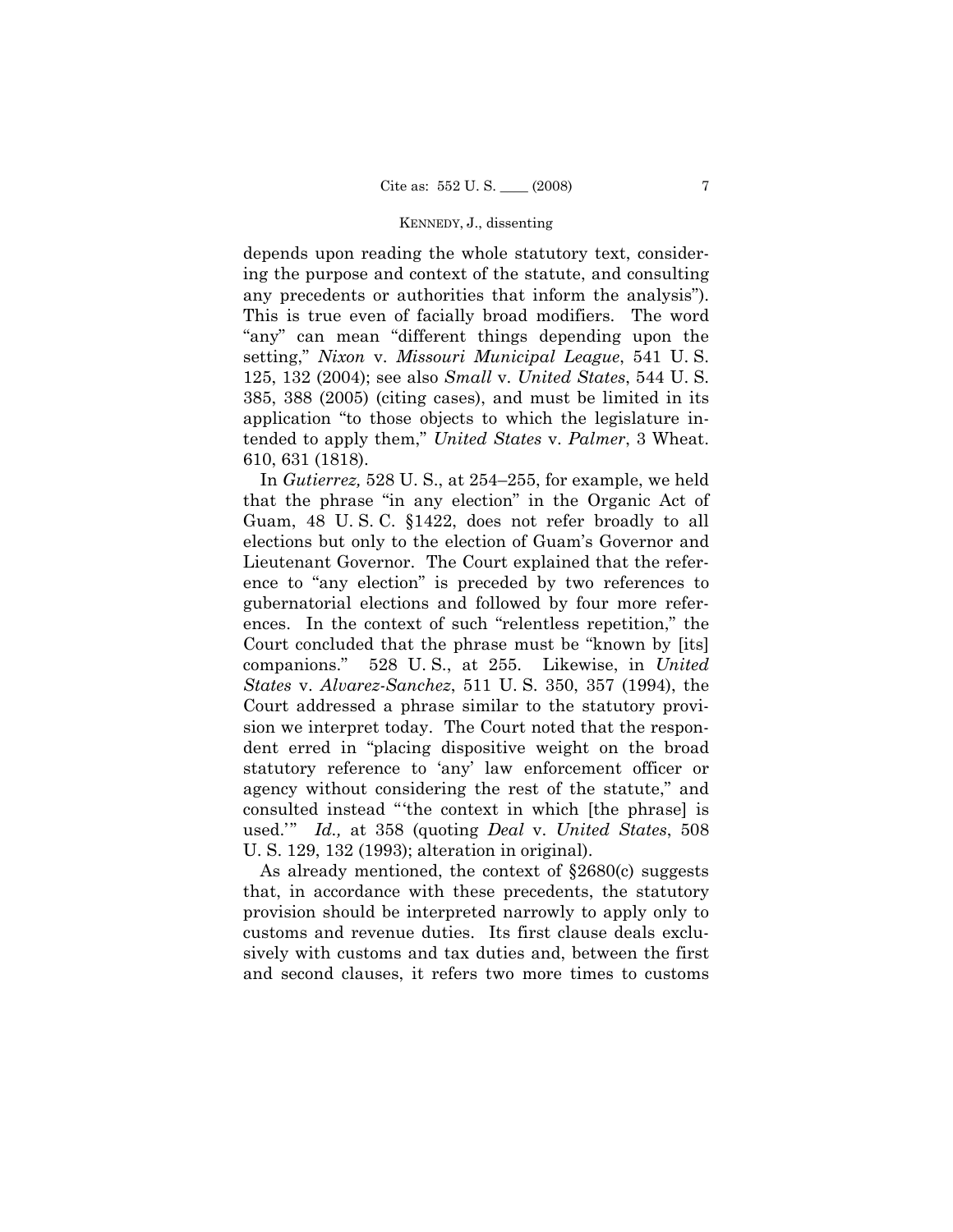and tax. See *Gutierrez*, *supra,* at 254–255; *A-Mark, Inc*. v. *United States Secret Serv. Dept. of Treasury*, 593 F. 2d 849, 851 (CA9 1978) (Tang, J., concurring) ("The clauses both dwell exclusively on customs and taxes, except for the final reference to other law-enforcement officers").

 Further, §2680(c) provides that there will be immunity only where there has been a "detention" of goods, merchandise, or property. "[D]etention" is defined by legal and nonlegal dictionaries alike as a "compulsory," "forced," or "punitive" containment. Black's Law Dictionary 459 (7th ed. 1999) (compulsory); American Heritage Dictionary 494 (4th ed. 2000) (forced or punitive). The issue whether petitioner's property was "detained" within the meaning of the statute was not raised in this case; and so the Court leaves for another day the exception's applicability to these facts. See *ante,* at 4, n. 2. It is important, however, to bear in mind that, in the context of detention of goods by customs and tax agents, it will be the rare case when property is voluntarily turned over, rather than forcibly appropriated; indeed, customs and tax agents are in the regular business of seizing and forfeiting property, as are law enforcement agents acting in the capacity of revenue enforcement. See Dept. of Homeland Security, U. S. Customs and Border Protection and U. S. Immigration and Customs Enforcement, Mid-Year FY 2007—Top IPR Commodities Seized (May 2007), online at http://www. cbp.gov/linkhandler/cgov/import/commercial\_enforcement/ ipr/seizure/07\_midyr\_seizures.ctt/07\_midyr\_seizures.pdf (all Internet materials as visited Jan. 10, 2008, and available in Clerk of Court's case file) (by midyear 2007, customs officials had executed 7,245 commodity seizures, worth a total of \$110,198,350); GAO, Border Security: Despite Progress, Weaknesses in Traveler Inspections Exist at Our Nation's Ports of Entry 17 (GAD–08– 219, Nov. 2007), http://www.gao.gov/new.items/d08219.pdf ("According to [U. S. Customs and Border Protection] CBP,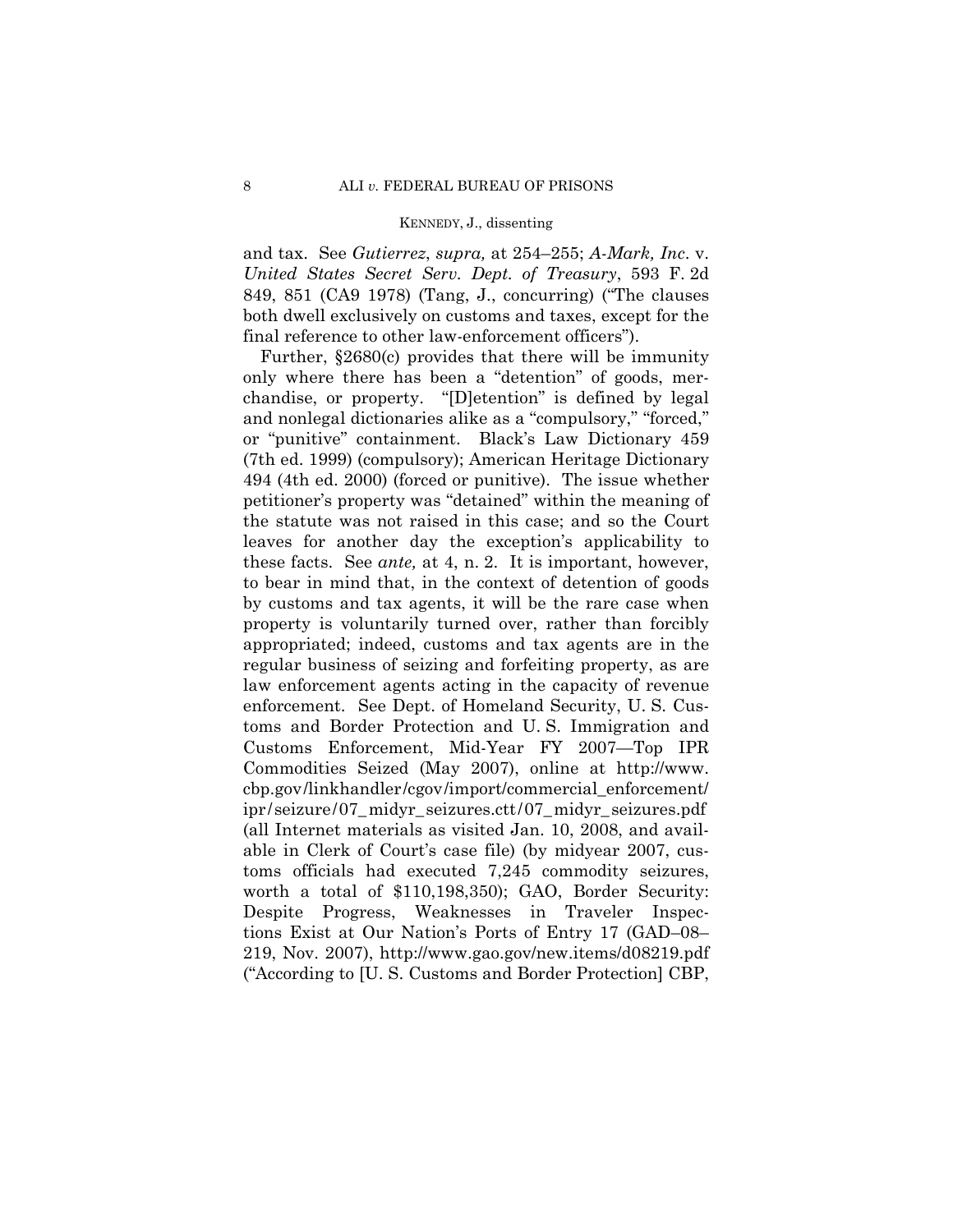in fiscal year 2006, CBP officers . . . seized more than 644,000 pounds of illegal drugs, intercepted nearly 1.7 million prohibited agricultural items, and seized over \$155 million in illegal commercial merchandise, such as counterfeit footwear and handbags" (footnote omitted)).

 In other contexts, however, the word "detention" may or may not accurately describe the nature of the Government action. A prisoner's voluntary decision to deliver property for transfer to another facility, for example, bears a greater similarity to a "bailment"—the delivery of personal property after being held by the prison in trust, see American Heritage Dictionary, *supra,* at 134—than to a "detention."

 Not a single federal statute mentions the Federal Bureau of Prisons in the context of property detention. On the other hand, the majority of the nine federal statutes other than §2680(c) containing a reference to the detention of goods, merchandise, or other property are specific to customs and excise. Compare 19 U. S. C. §1499(a) (authorizing customs agents to examine and detain imported merchandise);  $$1595a(c)(3)$  (authorizing customs officials to detain merchandise introduced contrary to law); 26 U. S. C. §5311 (authorizing internal revenue officers to detain containers containing distilled spirits, wines, or beer where there is reason to believe applicable taxes have not been paid); 50 U.S.C. App.  $\S2411(a)(2)(A)$  (authorizing customs officials to seize and detain goods at ports of entry in the enforcement of war and national defense); 22 U. S. C. §464 (authorizing customs agents to detain armed vessels and any property found thereon); with 18 U. S. C. §981(e) ("The Attorney General, the Secretary of the Treasury, or the Postal Service, as the case may be, shall ensure the equitable transfer pursuant to paragraph (2) of any forfeited property to the appropriate State or local law enforcement agency .... The United States shall not be liable in any action arising out of the seizure, detention,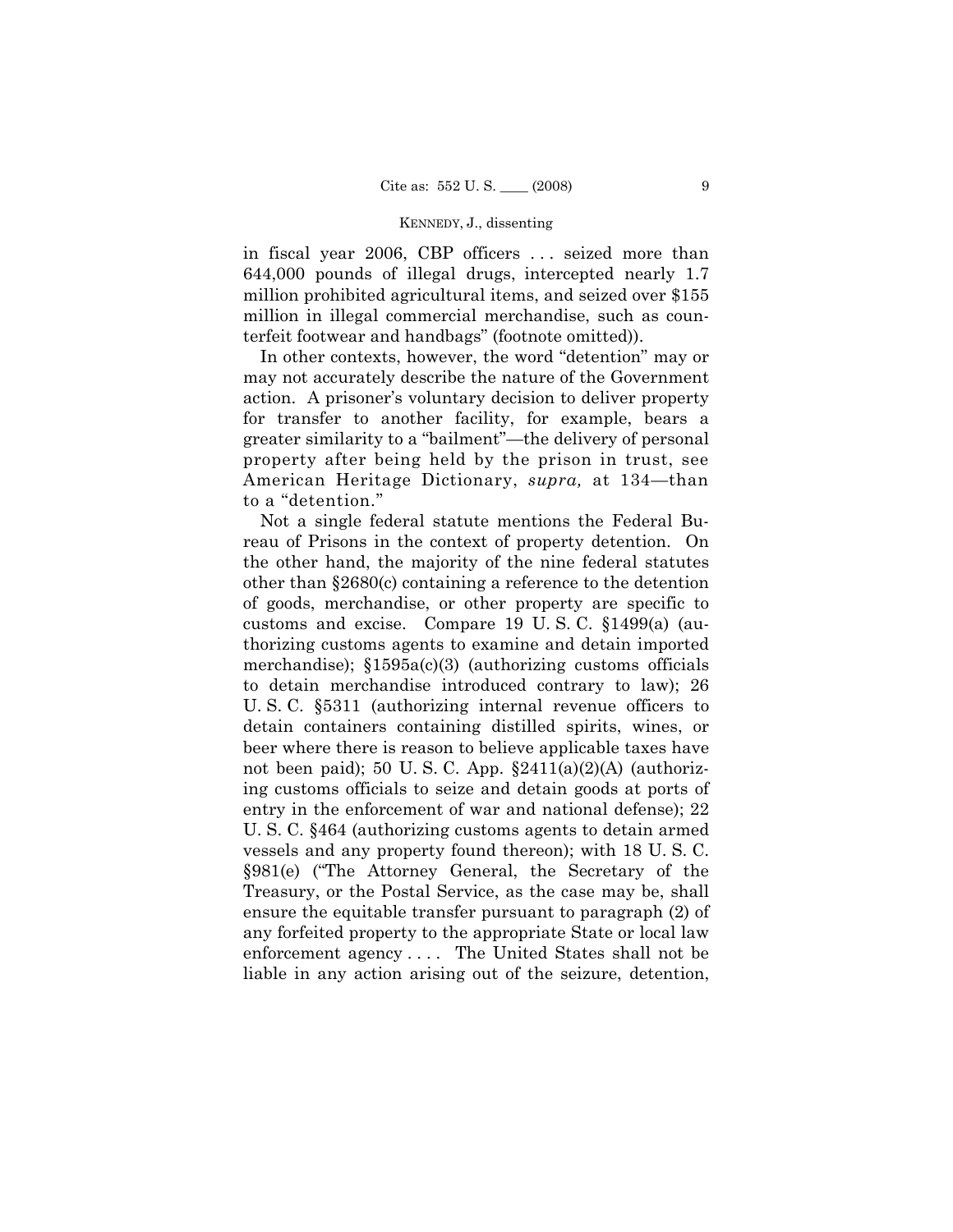and transfer of seized property to State or local officials"); 28 U. S. C. §524(c)(1) (2000 ed. and Supp. V) (appropriating a special fund for the purpose of property detention under any law enforced or administered by the Department of Justice); 31 U. S. C. §9703(a)(1)(A) (establishing a Department of Treasury Forfeiture Fund to pay the expenses of property detention); 16 U.S.C.  $\S$  $1540(e)(3)$ , 3375(b) (authorizing the detention of goods and packages for inspection where there is reason to believe there has been a violation of laws governing fish, wildlife, and plants).

 This would seem to indicate that Congress contemplated that the statutory provision considered here would apply only in those narrow circumstances where the officer is in the regular business of forfeiting property, namely revenue enforcement. At the very least, it demonstrates that "detention" will be a difficult concept to apply case-by-case under the majority's interpretation of the statute—a problem alleviated by limiting the statute to customs and tax.

 Second, the Court's construction of the phrase "any other law enforcement officer" runs contrary to "'our duty "to give effect, if possible, to every clause and word of a statute."'" *Duncan* v. *Walker*, 533 U. S. 167, 174 (2001) (quoting *United States* v. *Menasche*, 348 U. S. 528, 538– 539 (1955)). The Court's reading renders "officer[s] of customs or excise" mere surplusage, as there would have been no need for Congress to have specified that officers of customs and officers of excise were immune if they indeed were subsumed within the allegedly all-encompassing "any" officer clause. See *Circuit City Stores,* 532 U. S., at 114.

 Third, though the final reference to "any other law enforcement officer" does result in some ambiguity, the legislative history, by virtue of its exclusive reference to customs and excise, confirms that Congress did not shift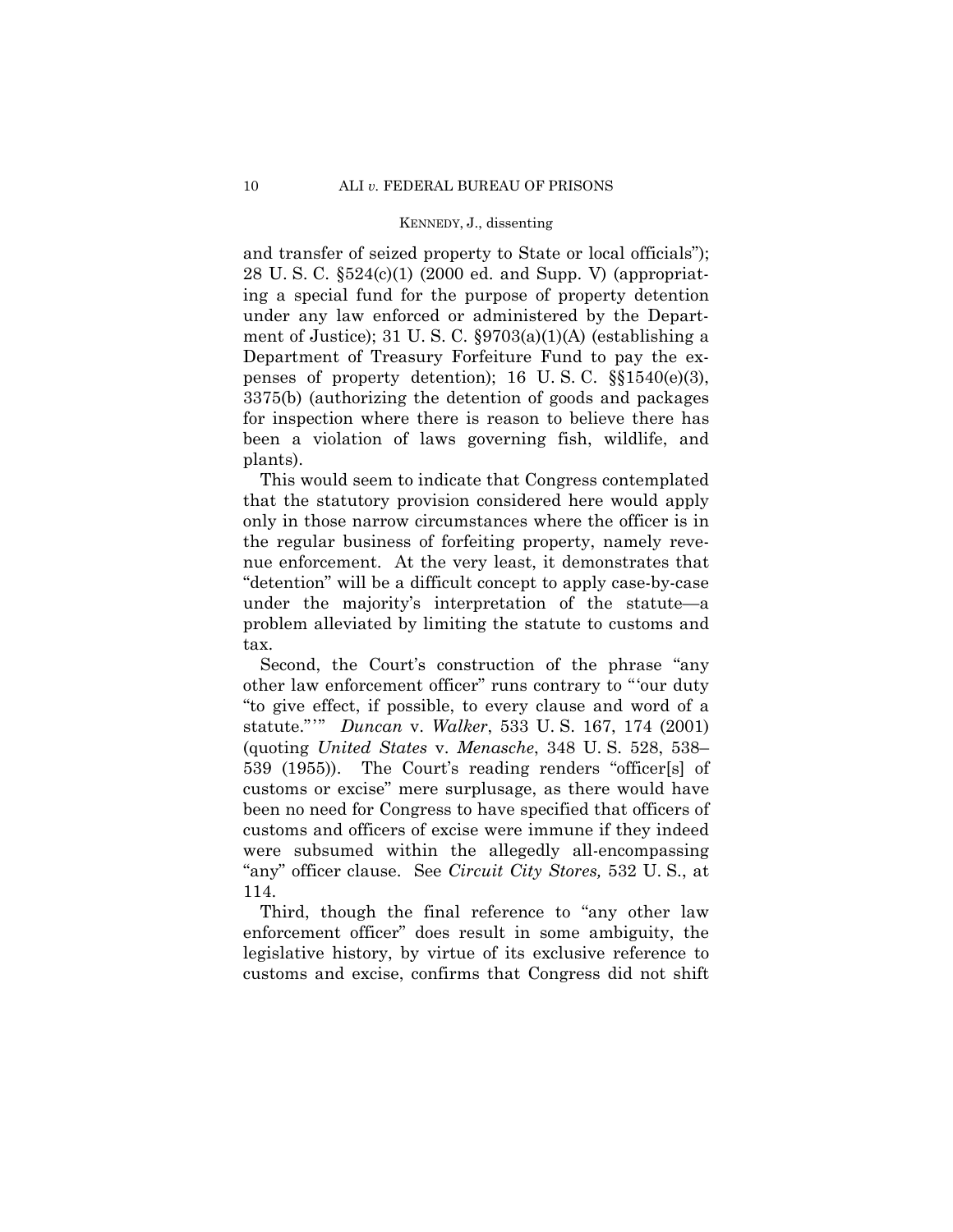its attention from the context of revenue enforcement when it used these words at the end of the statute. See, *e.g.,* S. Rep. No. 1400, 79th Cong., 2d Sess., 33 (1946) (in discussing 28 U. S. C. §2680(c) referring only to "the detention of goods by customs officers"); A. Holtzoff, Report on Proposed Federal Tort Claims Bill 16 (1931) (noting that the property-detention exception was added to the legislation to "include immunity from liability in respect of loss in connection with the detention of goods or merchandise by any officer of customs or excise").

 Indeed, the Court's construction reads the exception to defeat the central purpose of the statute, an interpretative danger the Court has warned against in explicit terms. See *Kosak*, 465 U. S., at 854, n. 9 (the Court must identify only " 'those circumstances which are within the words and reason of the exception'—no less and no more" (quoting *Dalehite* v. *United States*, 346 U. S. 15, 31 (1953)). It is difficult to conceive that the FTCA, which was enacted by Congress to make the tort liability of the United States "the same as that of a private person under like circumstance[s]," S. Rep. No. 1400, at 32, would allow any officer under any circumstance to detain property without being accountable under the Act to those injured by his or her tortious conduct. If Congress wanted to say that all law enforcement officers may detain property without liability in tort, including when they perform general law enforcement tasks, it would have done so in more express terms; one would expect at least a reference to law enforcement officers outside the customs or excise context either in the text of the statute or in the legislative history. In the absence of that reference, the Court ought not presume that the liberties of the person who owns the property would be so lightly dismissed and disregarded.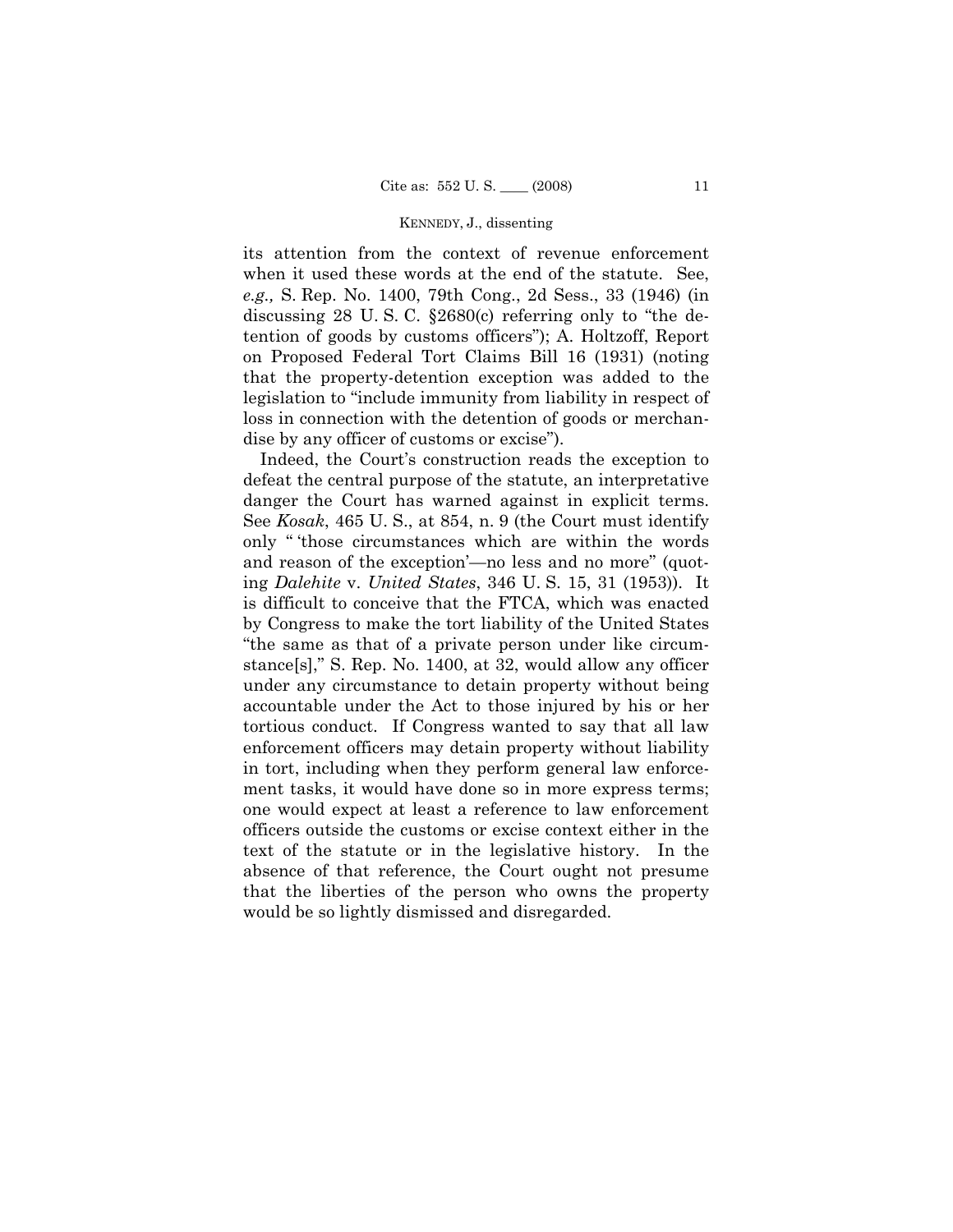### II A

 The 2000 amendments do not require a contrary conclusion. The Civil Asset Forfeiture Reform Act of 2000 (CAFRA), as applicable here, limits the operation of  $§2680(c)$ 's exception. See  $§3(a)$ , 114 Stat. 211. The limitation (*i.e.* the exception to the exception) applies where there has been an injury or loss of goods and "the property was seized for the purpose of forfeiture under any provision of Federal law." 28 U.S.C.  $$2680(c)(1)$ . In my view the amendment establishes that officers of customs and excise, and law enforcement officials performing functions traditionally reserved for revenue officers, shall be liable in tort for damage to the property when the owner's interest in the goods in the end is not forfeited (and when other conditions apply). And this is so regardless of whether the officer acted under the revenue laws of the United States or, alternatively, another civil or criminal forfeiture provision.

 The majority's reading of CAFRA for a contrary proposition is premised on the assumption that there is no circumstance in which a customs or excise officer, or a officer acting in such a capacity, would "enforce civil forfeiture laws unrelated to customs or excise." *Ante,* at 9. But customs and tax officials, along with law enforcement officers performing customs and tax duties, routinely do just that. See, *e.g.,* Customs and Border Protection, Seizures and Penalties Links, http://www.cbp.gov/xp/cgov/ toolbox/legal/authority\_enforce/seizures\_penalties.xml (CBP has "full authority to . . . seize merchandise for violation of CBP laws or those of other federal agencies that are enforced by CBP"). Indeed, the customs laws expressly contemplate forfeitures and seizures of property under nonrevenue provisions. See, *e.g.,* 19 U. S. C. §1600 ("The procedures [governing seizures of property] set forth in [§§1602–1619] shall apply to seizures of any property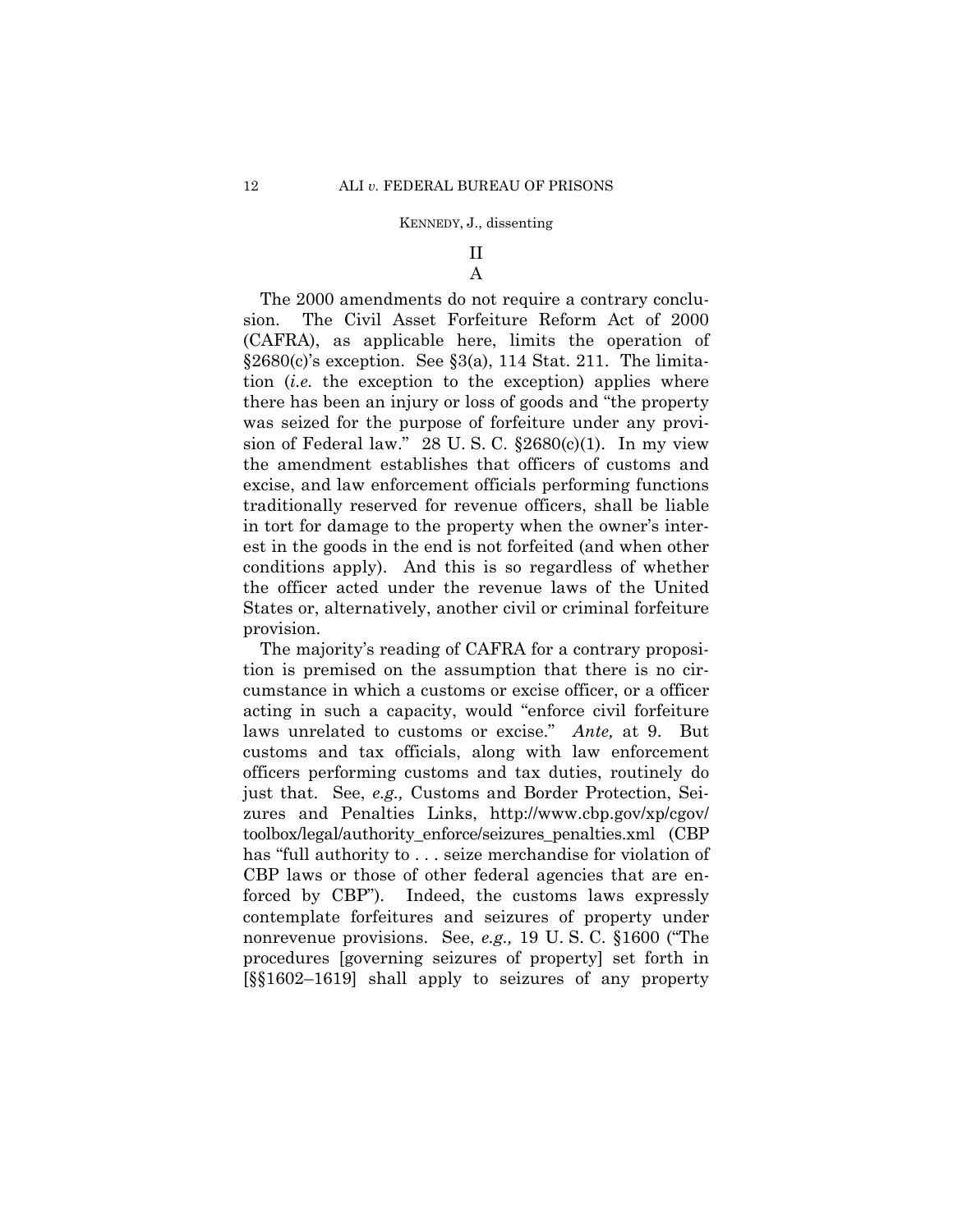effected by customs officers under any law enforced or administered by the Customs Service unless such law specifies different procedures").

 By way of example, a customs or excise official might effect a civil forfeiture of currency or monetary instruments under the Bank Secrecy Act, 31 U. S. C. §5317(c) (2000 ed., Supp. V); or of counterfeit instruments, illegal music recordings, or firearms under the Contraband Act, 49 U. S. C. §80302 *et seq*. Similarly, a DEA agent assisting a customs official in a border search (and thus acting in a customs capacity) might effect a civil forfeiture of vehicles or goods associated with the drug trade under federal drug laws. See 21 U. S. C. §881; see also, *e.g., Formula One Motors,* 777 F. 2d, at 822–823. Though acting pursuant to a civil forfeiture law that is not specific to customs and taxes, the DEA agent would be covered by §2680(c)'s exception to the exception because he or she would be acting in a traditional revenue capacity—that of conducting a routine search of persons and effects of persons crossing an international boundary.

 The Court counters that the Bank Secrecy Act, 31 U. S. C. §5317(c), is not "unrelated to customs or excise" because it cross-references a requirement for exporting and importing monetary instruments, §5316. See *ante,* at 8, n. 5. But §5316, despite being "[r]elated" to customs duties, is part of the federal Currency and Foreign Transactions Reporting Act, see §5311 *et seq.* (2000 ed. and Supp. IV), not the United States' customs laws.

 The Court also notes that customs agents have the authority to seize contraband under the customs laws, particularly 19 U. S. C. §1595a(c)(1). I do not dispute that customs agents often act under customs laws when seizing property. My point, which goes unrefuted by the Court, is that it was reasonable for Congress to have specified that customs and excise officers would be covered by the exception to the exception even when acting pursuant to federal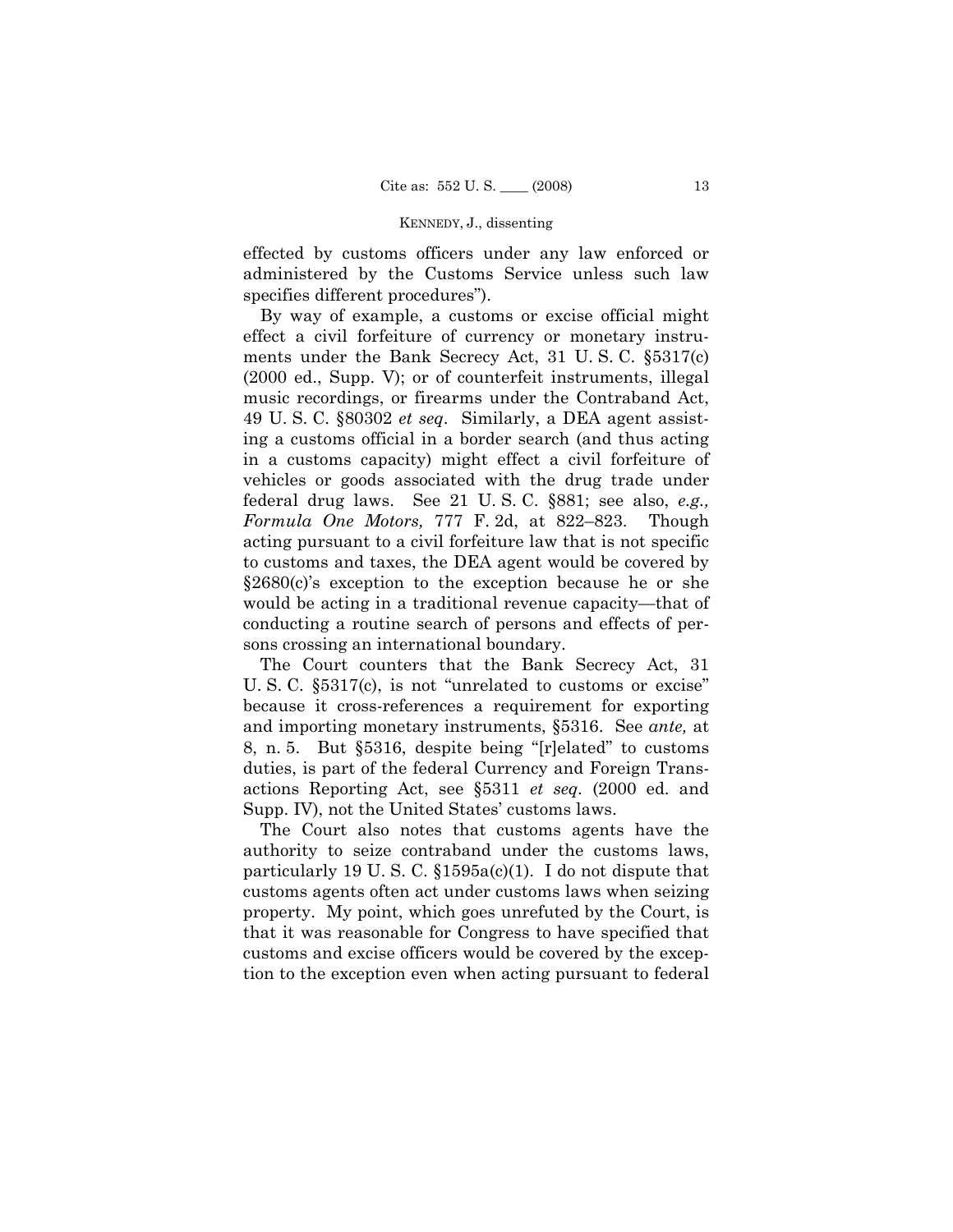laws more generally. For instance, §1595a(c)(1) applies only where "[m]erchandise . . . is introduced . . . into the United States contrary to law," which appears to target the importation of property subject to duty or entry restrictions. Title 28 U. S. C. §2680(c), by contrast, was amended in 2000 to encompass not only the detention of "goods or merchandise" but the detention of all "property." §3(a), 114 Stat. 211. In circumstances not involving imported "merchandise," then, the customs official would be acting pursuant to law enforcement authority derived not from the customs laws but, *inter alia,* the Contraband and Bank Secrecy Acts. The same is true of noncustoms officers acting in a customs capacity.

 At the very least this renders the Court's reliance on the views of a subsequent Congress suspect. We have said "subsequent acts can shape or focus" the meaning of a statute. *FDA* v. *Brown & Williamson Tobacco Corp.*, 529 U. S. 120, 143 (2000). There is no indication, however, that by adding a forfeiture exception to the exception, Congress intended to broaden the scope of the original immunity. Cf. *SEC* v. *Capital Gains Research Bureau, Inc.*, 375 U.S. 180, 199–200 (1963).

B

 Though the Court does not much rely on the point, perhaps it has concerns respecting suits like the one now before us. Petitioner sues for lost property valued at about \$177. Law enforcement officers in the federal prison system must take inventory of the property they store, and with just under 200,000 persons in the federal prison population, see Federal Bureau of Prisons, Weekly Population Report, online at http://www.bop.gov/news/ weekly\_report.jsp (reporting 199,342 federal inmates as of January 7, 2008), the burden on the Government to account for missing items of little value could be a substantial one.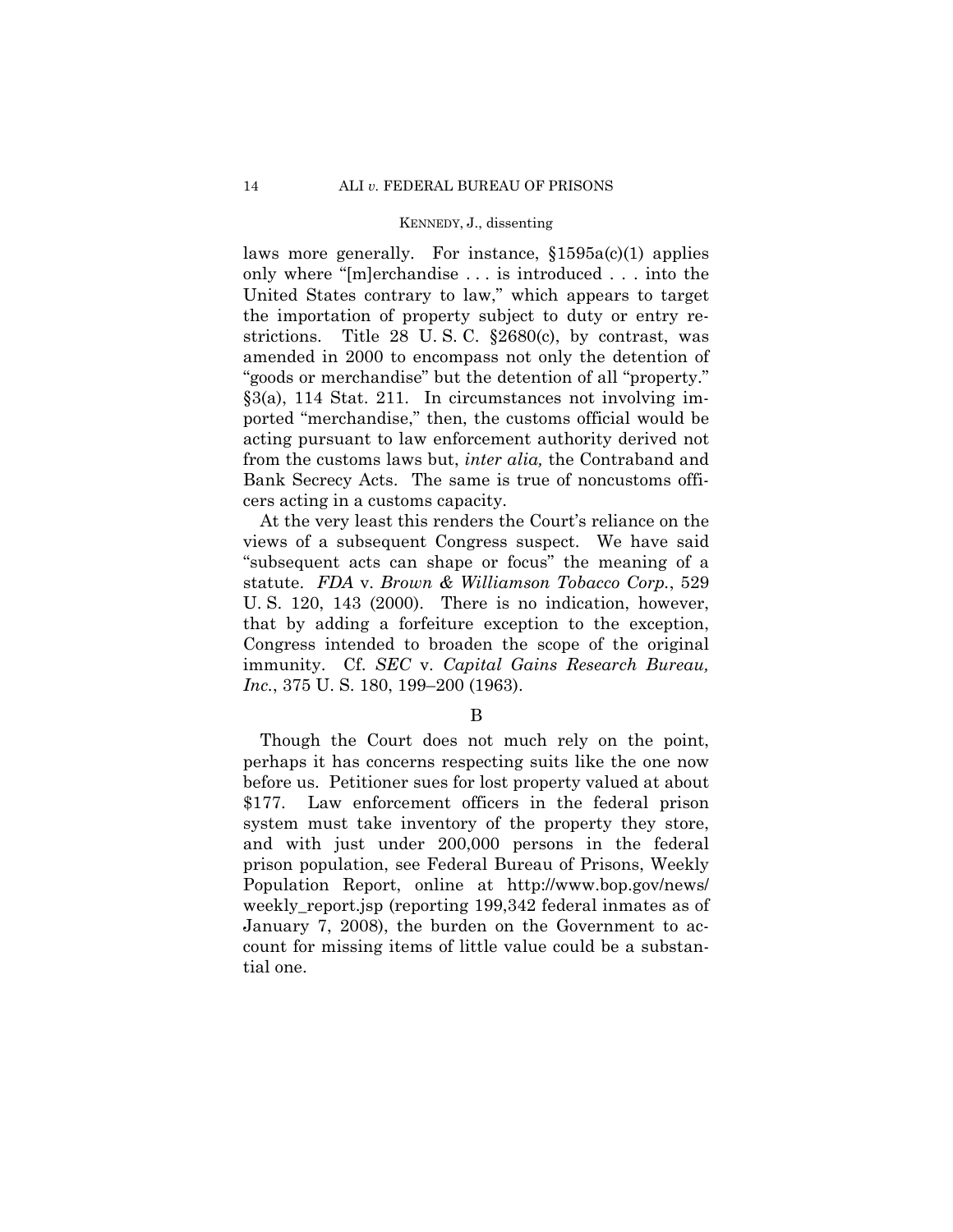There are sound reasons, though, for rejecting this concern in interpreting the statute. To begin with, as already discussed, if it were a congressional objective to give a comprehensive exception to all officers who detain property, Congress most likely would have written a specific provision to address the point, quite apart from the special concerns it had with customs and revenue. The exception as the Court now interprets it extends not only to trivial detentions, not only to prison officials, not only to those in custody, but to all detentions of property of whatever value held by all law enforcement officials, a reading that simply does not comport with the plain text and context of the statute.

 Second, as the Court observed when interpreting another exception that raised the concern of numerous frivolous claims, liability for negligent transmission "is a risk shared by any business [involved in management of detention facilities]," including the Government. *Dolan*, 546 U. S., at 491.

 Third, there are already in place administrative procedures that must be exhausted before the suit is allowed, diminishing the number of frivolous suits that would be heard in federal court. See 42 U. S. C. §1997e(a) ("No action shall be brought with respect to prison conditions under section 1983 of this title, or any other Federal law, by a prisoner confined in any jail, prison, or other correctional facility until such administrative remedies as are available are exhausted"). Under 28 CFR §543.31(a) (2007), the "owner of the damaged or lost property" first must file an FTCA claim with the Bureau of Prisons (BOP) regional office; the BOP, in turn, is authorized by statute to settle administrative claims for not more than \$1,000, see 31 U. S. C. §3723(a), which likely encompasses most claims brought by federal prisoners. Only if the prisoner is "dissatisfied with the final agency action" may he or she file suit in an "appropriate U. S. District Court." 28 CFR